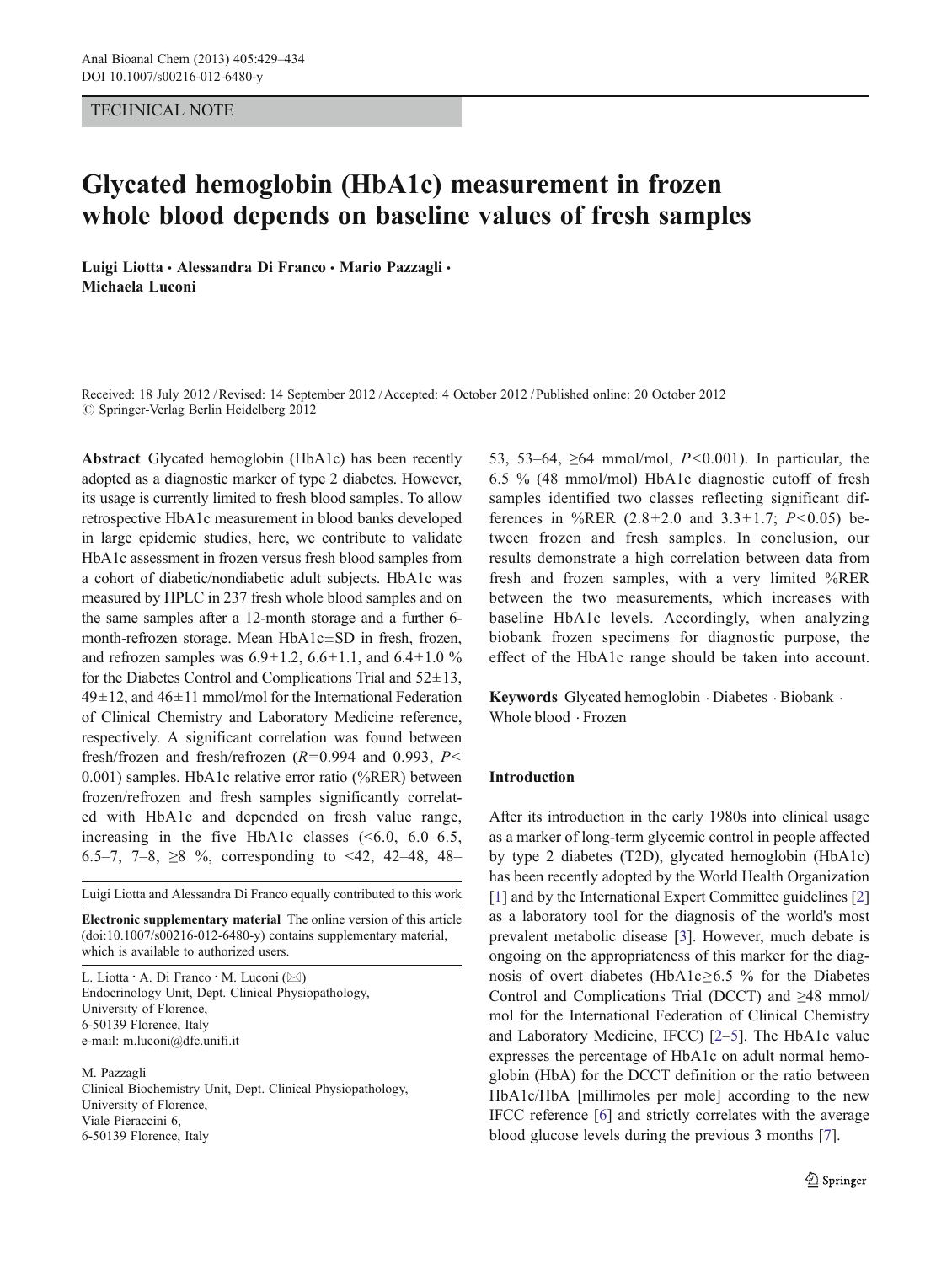<span id="page-1-0"></span>Compared with other markers used for T2D diagnosis and provided that measurements are calibrated to international standards and no condition impeding accurate mea-surement are present [[5,](#page-4-0) [8,](#page-4-0) [9\]](#page-4-0), HbA1c usage displays several advantages. Among these, the most important can be considered a great pre-analytical stability of the measure, no need of fasting condition, a less intra-individual variability, and the necessity of a single sample. A variety of methods has been proposed since the beginning for evaluation of HbA1c in blood ranging from fresh to frozen and dried samples [\[10](#page-5-0)–[14](#page-5-0)]. A validated international reference method for HbA1c measurement in human blood has been developed by IFCC, defining the standard reference values for the analytical characteristics of HbA1c routine assay [[15\]](#page-5-0).

Despite very few studies assessing HbA1c analysis on frozen samples [[10](#page-5-0)–[13\]](#page-5-0), a comprehensive study evaluating reliability of HbA1c measurements in frozen compared to the same fresh whole blood samples from a large cohort of nondiabetic and diabetic adults is still needed.

# Materials and methods

# Patients

EDTA–whole blood samples were drawn from 237 patients attending the Diabetes and Obesity Agency at our university hospital (AOUC), who gave their written informed consent. The study sample included men and women with

undiagnosed/diagnosed T2D at first visit or during followup under treatment for the disease. This enables us to assess the validity of the method across a wide range of HbA1c values.

#### Samples and study design

HbA1c was freshly evaluated in 2 h from blood collection. The remaining blood was frozen at −80 °C controlled temperature. After 1 year of storage, samples were thawed, HbA1c was evaluated on the same instrument (frozen samples), and the remaining whole blood was refrozen and kept for an additional 6 months at −80 °C controlled temperature. Finally, samples were rethawed (refrozen samples) and analyzed on the same HPLC instrument.

#### HbA1c assay

Glycated hemoglobin (HbA1c) measurement was performed on whole blood samples by a HPLC ion exchange chromatography on an ADAMS A1C HA8160 instrument (Menarini Diagnostic, Florence, Italy). The instrument was validated for routine analysis [[16,](#page-5-0) [17\]](#page-5-0) for diagnostic purpose on the IFCC reference method [[15\]](#page-5-0). The HA8160 instrument is a fully automated HPLC analyzer working on anticoagulant-added whole blood samples to measure HbA1c (range, 3–20 % for the DCCT system; 9– 195 mmol/mol for the IFCC system). Three microliters of the automatically diluted (1:100 for standard and 1:10 for

Table 1 HbA1c values in fresh, frozen, and refrozen groups and their relative correlations in samples stratified according to fresh HbA1c values

| HbA1c classes in fresh samples                     | Age<br>(years)  | Fresh $(\% )$<br>(mmol/mol)  | Frozen $(\% )$<br>(mmol/mol) | $\boldsymbol{R}$ | $\boldsymbol{P}$ | Refrozen $(\% )$<br>(mmol/mol) | $\mathcal{R}$ | $\overline{P}$ |
|----------------------------------------------------|-----------------|------------------------------|------------------------------|------------------|------------------|--------------------------------|---------------|----------------|
| TOT $(n=237)$                                      | $67.7 \pm 12.1$ | $6.9 \pm 1.2$<br>$52 \pm 13$ | $6.6 \pm 1.1$<br>$49 \pm 12$ | 0.994            | < 0.001          | $6.4 \pm 1.0$<br>$46 \pm 11$   | 0.993         | < 0.001        |
| $\leq 6.5 \% \leq 48$ mmol/mol) ( <i>n</i> =104)   | $67.6 \pm 11.7$ | $6.0 \pm 0.4$<br>$42 + 4$    | $5.8 \pm 0.3$<br>$40 + 4$    | 0.931            | < 0.001          | $5.7 \pm 0.3$<br>$39 + 4$      | 0.934         | < 0.001        |
| $\geq 6.5 \%$ ( $\geq 48$ mmol/mol) ( $n=133$ )    | $66.7 \pm 12.4$ | $7.6 \pm 1.2$<br>$60 \pm 13$ | $7.3 \pm 1.1$<br>$56 \pm 12$ | 0.993            | < 0.001          | $7.0 \pm 1.0$<br>$53 \pm 11$   | 0.992         | < 0.001        |
| $\leq 6.0$ % ( $\leq 42$ mmol/mol) ( $n=43$ )      | $66.0 \pm 13.0$ | $5.7 \pm 0.3$<br>$39 \pm 3$  | $5.5 \pm 0.3$<br>$37 + 3$    | 0.924            | < 0.001          | $5.4 \pm 0.3$<br>$36 \pm 3$    | 0.915         | < 0.001        |
| 6.0–6.5 % (42–48 mmol/mol) $(n=61)$                | $68.7 \pm 10.7$ | $6.2 \pm 0.1$<br>$44 \pm 1$  | $6.0 \pm 0.2$<br>$42 \pm 2$  | 0.706            | < 0.001          | $5.9 \pm 0.2$<br>$41 \pm 2$    | 0.729         | < 0.001        |
| 6.5–7.0 % (48–53 mmol/mol) $(n=55)$                | $67.7 \pm 11.3$ | $6.7 \pm 0.1$<br>$50+2$      | $6.5 \pm 0.2$<br>$48 \pm 2$  | 0.636            | < 0.001          | $6.2 \pm 0.2$<br>$44\pm 2$     | 0.687         | < 0.001        |
| 7.0–8.0 % (53–64 mmol/mol) $(n=44)$                | $68.8 \pm 11.3$ | $7.4 \pm 0.3$<br>$57 + 3$    | $7.2 \pm 0.3$<br>$55 \pm 3$  | 0.912            | < 0.001          | $6.9 \pm 0.3$<br>$52 \pm 3$    | 0.895         | < 0.001        |
| $\geq 8.0$ % ( $\geq 64$ mmol/mol) ( <i>n</i> =34) | $62.2 \pm 14.6$ | $9.2 \pm 1.2$<br>$77 + 13$   | $8.8 \pm 1.1$<br>$73 \pm 12$ | 0.994            | < 0.001          | $8.4 \pm 1.1$<br>$68 + 12$     | 0.992         | < 0.001        |

Mean $\pm$ SD are indicated as well as the number of samples per class  $(n)$ . HbA1c values are expressed according to the DCCT (in percent) or IFCC (in millimoles per mole) reference. Student's t test analysis for paired samples indicated a statistically significant difference  $(P<0.001$ , not shown) between fresh/frozen and fresh/refrozen HbA1c values in all classes. Multivariate regression parameters  $(R, P)$  are indicated for correlation between fresh and frozen/refrozen samples after age adjustment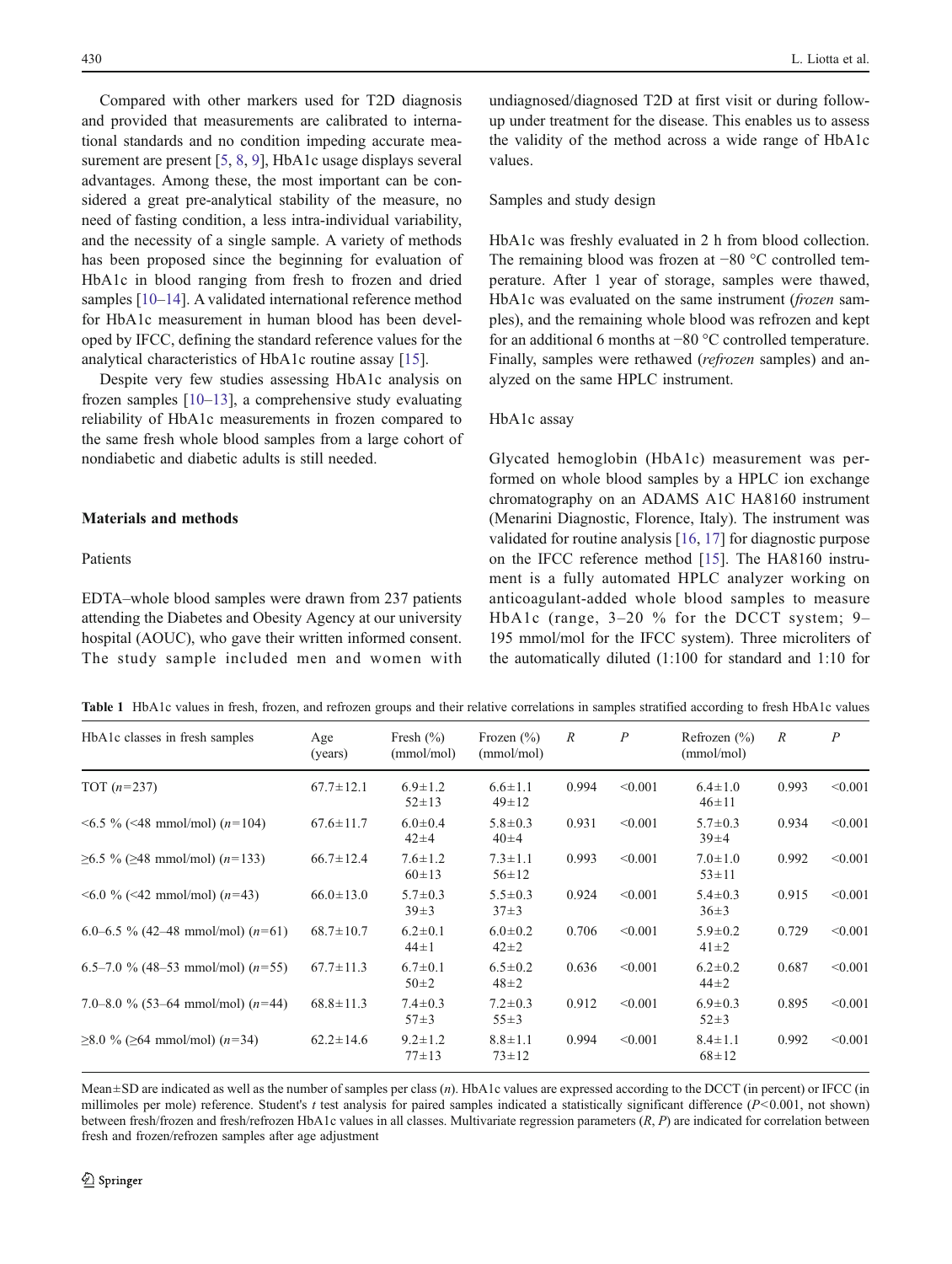<span id="page-2-0"></span>anemic samples, respectively) sample was injected on an analytical prefilter-equipped column, packed with an ion exchange resin (a hydrophilic polymer of methacrylate ester copolymer). Elution is achieved in a five-step phosphatebuffered gradient with increasing ionic strength. HbA1c fractions are detected with a dual wavelength of 420– 500 nm LED photodiode. At this wavelength, the absorption of oxy- and deoxyhemoglobin is equivalent with a stable signal independent of ratio between the two forms.

Within-run and between-run CV are 1.5 and 1.5 % at low HbA1c concentrations and 0.9 and 1.0 % at high HbA1c concentrations, respectively [[16,](#page-5-0) [17](#page-5-0)], with imprecision less than the 2 % level standardized by the IFCC reference method [\[15](#page-5-0)]. Trueness has a maximal deviation from the target of 1 %mmol/mol (IFCC system) and 0.1 % (DCCT system) throughout the analytical working range, as evaluated in the federate program national EQA [\[17\]](#page-5-0). Linearity, carryover, and linear drift are excellent and in the range required by the IFCC reference method [[15\]](#page-5-0). Labile-HbA1c, carbamylated hemoglobin, variations in bilirubin AS, AC, and F do not affect HbA1c measurement.

The routine HbA1c analysis undergoes a regular certified national external quality control program (VEQ, Italian Society of Clinical Biochemistry, SIBioC).

## Statistical methods

Data are expressed as mean±SD. One-way analysis of variance (ANOVA) followed by Bonferroni's post hoc test was applied for multiple comparisons, whereas two-tailed Student's t test was used for two classes of data. Pearson's correlation was used when appropriate. Stepwise multiple  $\frac{2}{3}$ linear regressions were applied for multivariate analysis. All **statistical analyses were performed using the SPSS 18.0**  $\begin{array}{ccc} 6 & -6 & -6 \\ 4 & 5 & 6 \\ 7 & 8 & 9 \\ 10 & 11 & 12 \\ 11 & 12 & 13 \end{array}$ 

# Results and discussion  $\mathbb{C}$  14

Hb1Ac evaluation was performed in all fresh and frozen 10 samples with the automated HPLC instrument HA-8160

Fig. 1 Correlation between fresh values and HbA1c measurements or  $\blacktriangleright$ %RER in frozen and refrozen blood samples. a HbA1c data were stratified according to fresh HbA1c values for frozen (open squares) or refrozen (open stars) samples. b, c %RER mean values as well as CI  $(\text{mean} \pm 2 \text{ SD})$  are indicated as *dotted* and *dashed lines*, respectively, in frozen (b) and refrozen (c) samples. The *solid line* indicates linear -6 analysis after age adjustment are indicated. HbA1c values are **HbA1c values in fresh samples** expressed according to DCCT (in percent) or IFCC (millimoles per mole) reference

(Menarini Diagnostic, Italy) and expressed versus HbA content as percent or as millimoles per mole according to the DCCP or IFCC systems. We calculated the reproducibility of our instrument during the period in which we

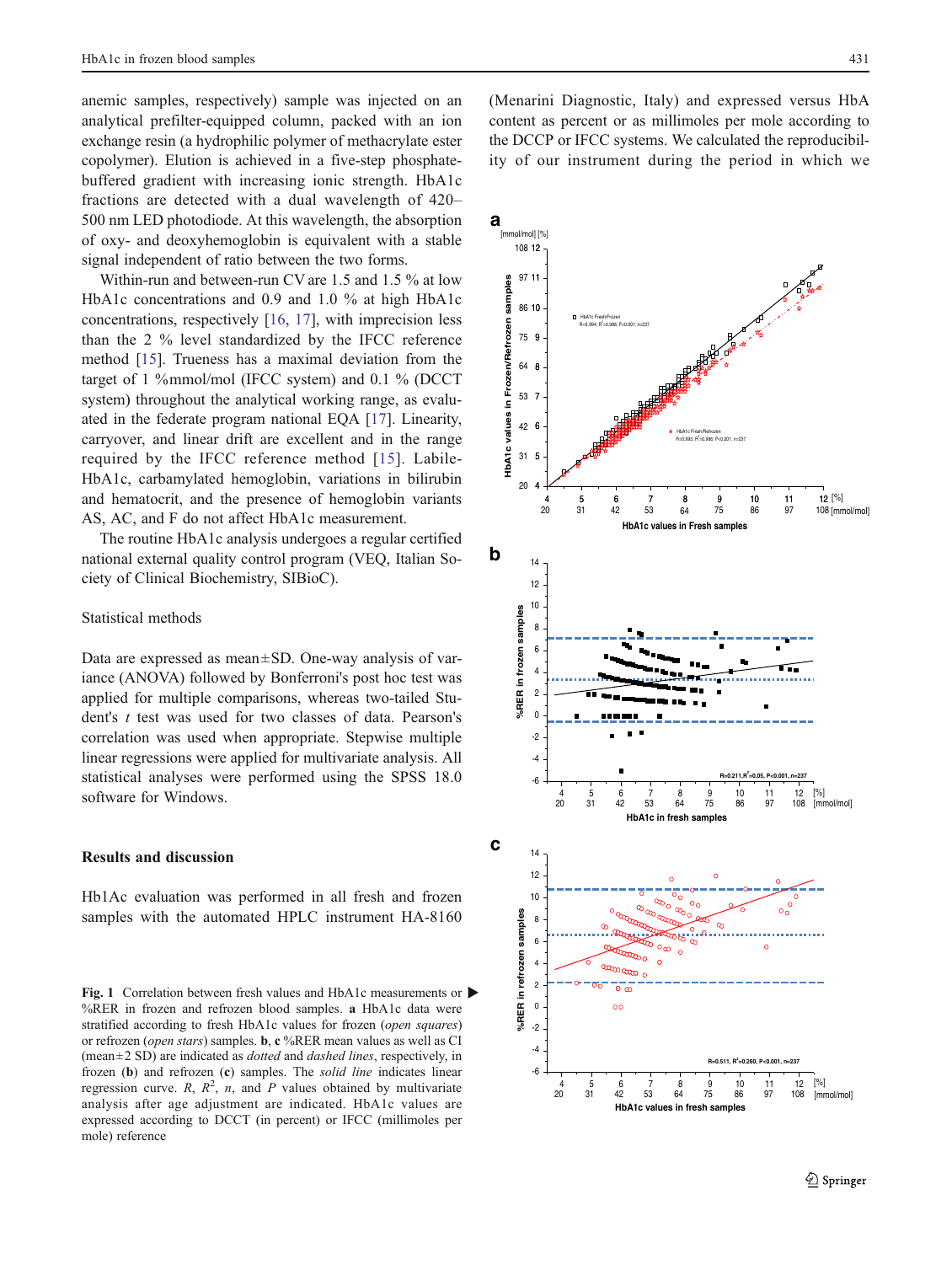| Fresh HbA1c classes                                | $%$ RER frozen  | R     | P       | $%$ RER refrozen | R     | $\boldsymbol{P}$ |
|----------------------------------------------------|-----------------|-------|---------|------------------|-------|------------------|
| TOT $(n=237)$                                      | $3.09 \pm 1.92$ | 0.211 | < 0.001 | $6.39 \pm 2.19$  | 0.511 | < 0.001          |
| $\leq 6.5 \% \leq 48$ mmol/mol) ( <i>n</i> =104)   | $2.82 \pm 2.03$ | 0.156 | ns      | $5.25 \pm 2.03$  | 0.181 | ns               |
| $\geq 6.5 \% (\geq 48 \text{ mmol/mol}) (n=133)$   | $3.31 \pm 1.81$ | 0.230 | 0.009   | $7.29 \pm 1.88$  | 0.406 | < 0.001          |
| $\leq 6.0$ % ( $\leq 42$ mmol/mol) ( $n=43$ )      | $2.54 \pm 1.76$ | 0.219 | ns      | $4.93 \pm 2.03$  | 0.262 | ns               |
| 6.0–6.5 % (42–48 mmol/mol) $(n=61)$                | $3.01 \pm 2.20$ | 0.036 | ns      | $5.46 \pm 2.03$  | 0.061 | ns               |
| 6.5–7.0 % (48–53 mmol/mol) $(n=55)$                | $3.07 \pm 2.05$ | 0.204 | ns      | $6.59 \pm 1.90$  | 0.119 | ns               |
| 7.0–8.0 % (53–64 mmol/mol) $(n=44)$                | $3.37 \pm 1.53$ | 0.160 | ns      | $7.38 \pm 1.57$  | 0.232 | ns               |
| $\geq 8.0$ % ( $\geq 64$ mmol/mol) ( <i>n</i> =34) | $3.60 \pm 1.73$ | 0.424 | 0.010   | $8.29 \pm 1.78$  | 0.307 | ns               |

<span id="page-3-0"></span>Table 2 Relative error ratio of HbA1c measurements in frozen (%RER frozen) and refrozen (%RER refrozen) samples stratified according to fresh values and their correlations with HbA1c values in fresh samples

Mean $\pm$ SD is indicated as well as the number of samples per class  $(n)$ . Student's t test analysis for paired samples showed a statistically significant difference between %RER in frozen and refrozen samples in all classes  $(P<0.001$ , not shown). Multivariate regression analysis parameters  $(R, P)$ are indicated for the correlation between %RER frozen/refrozen and HbA1c in fresh samples, after age adjustment ns not significant

performed the study by assessing HbA1c values on at least ten samples assayed in duplicate within the same run in the same day (intra-assay) and between runs in two consecutive days (inter-assay). The obtained CVs were: intra-assay, 0.06 and 0.08 % for low and high HbA1c concentrations (5.8 and 7.5 % or 40 and 58 mmol/mol), and inter-assay, 1.8 and 2.0 % for low and high HbA1c concentrations (5.0 and 9.1 % or 31 and 76 mmol/mol). These results were in accordance with the IFCC standard reference method [[15\]](#page-5-0).

Hb1Ac was normally distributed in fresh, frozen, and refrozen samples (Electronic supplementary material, Fig. S1) independently of gender and significantly decreased after the first (frozen) and the second (refrozen sample) freezing (Table [1\)](#page-1-0). When samples were stratified according to fresh HbA1c values in two (diagnostic cutoff of 6.5 %–48 mmol/mol) or in five classes (HbA1c < 6.0, 6.0–6.5, 6.5–7.0, 7.0–8.0, and  $\geq 8.0$  % corresponding to <42, 42–48, 48–53. 53–64, and ≥64 mmol/mol), differences in HbA1c measurements between fresh, frozen, and refrozen samples were statistically significant between all classes (Table [1\)](#page-1-0).

After age adjustment, a significant positive correlation existed between frozen and fresh HbA1c as well as between refrozen and fresh HbA1c (Fig. [1a](#page-2-0)). The slope of the regression curve slightly decreased between frozen  $(B=0.938)$  and refrozen samples ( $B=0.858$ ), suggesting a systematical decrease in HbA1c measurement following each freezing step (Table [1\)](#page-1-0). Correlations between fresh and frozen HbA1c remained significant even when fresh samples were split in the two or five classes of fresh HbA1c (Table [1\)](#page-1-0), supporting the relative stability of HbA1c values after midterm storage





Fig. 2 Distribution of %RER mean in the fresh HbA1c classes. %RER mean±SD increases significantly for increasing fresh HbA1c values in both frozen and refrozen samples. HbA1c values are expressed according to DCCT (in percent) or IFCC (millimoles per mole) reference. a Student's *t* test for unpaired samples has been applied for comparison

between two classes of fresh HbA1c (cutoff=6.5 %–48 mmol/mol), P  $\leq 0.05$  and  $P \leq 0.001$ , for frozen and refrozen samples, respectively. **b** ANOVA followed by Bonferroni's post hoc test has been applied for comparison between the five classes of fresh HbA1c:  $F=1.8$ ,  $P<0.05$ and  $F=21.9$ ,  $P<0.001$ , for frozen and refrozen samples, respectively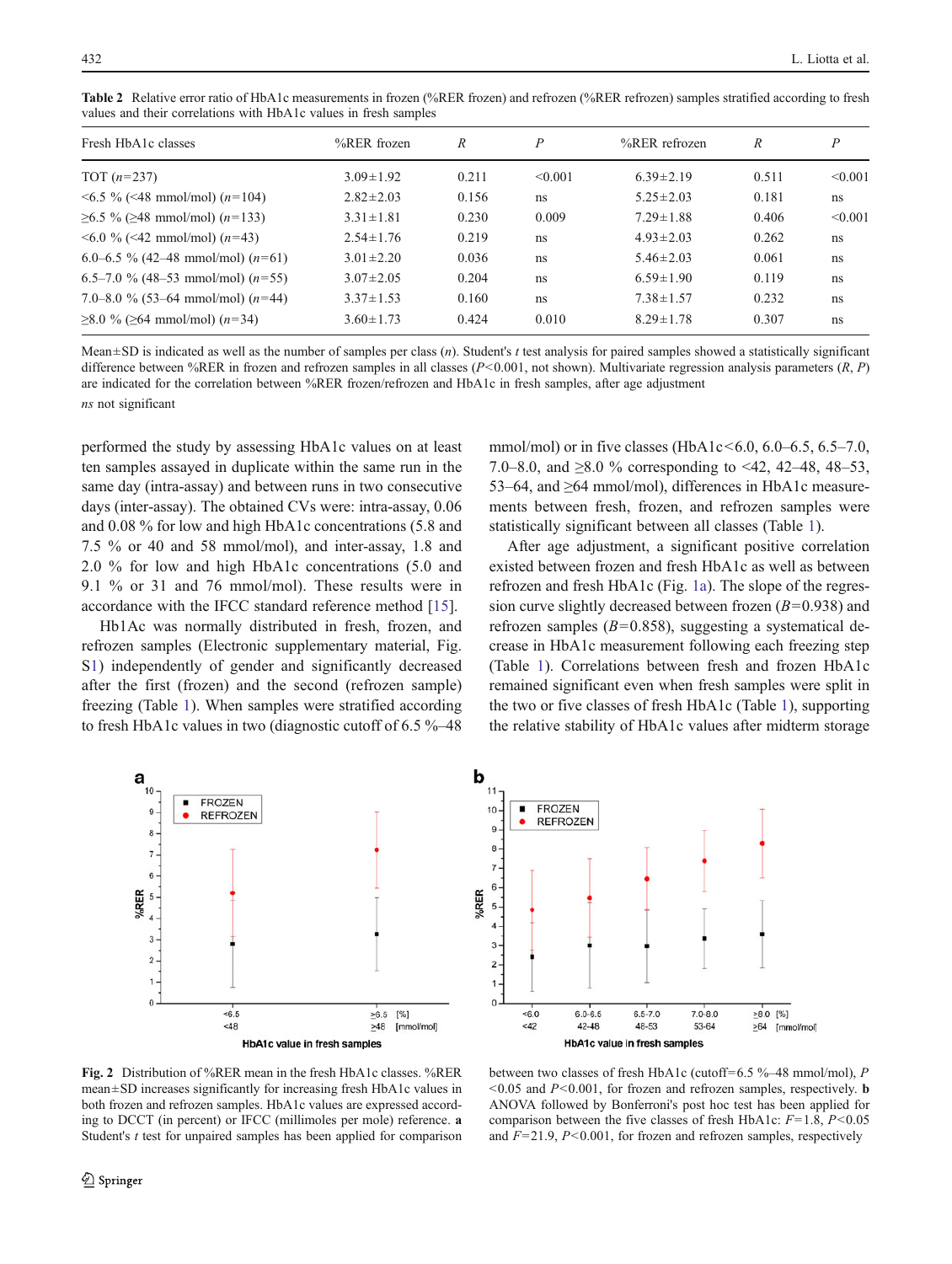<span id="page-4-0"></span>as well as on refrozen samples in a wide range of fresh HbA1c. Correlation coefficients of regression curves are very close between fresh and frozen/refrozen samples (0.994 and 0.993, respectively) and quite comparable with those obtained by other studies [[10](#page-5-0)–[13\]](#page-5-0).

Reduction in HbA1c measurements after freezing can be expressed either as absolute delta value  $[ADV = \Delta$ (fresh− frozen)] or relative error ratio percent on frozen versus fresh measurements  $[\%RER=100 \times \Delta(\text{fresh}-\text{frozen})/\text{fresh}]$ . Although ADV is the most common difference measurement reported in the literature [[10](#page-5-0), [11](#page-5-0), [13\]](#page-5-0) and indicates the reduction of the absolute measurement of HbA1c after freezing, it does not take into account the baseline HbA1c level. Conversely, %RER considers the difference in the measurement in relation to fresh HbA1c value.

A multivariate regression analysis after age adjustment (Table [2\)](#page-3-0) revealed a significant positive correlation between %RER of frozen (Fig. [1b\)](#page-2-0)/refrozen (Fig. [1c\)](#page-2-0) samples and fresh HbA1c values. The slope of the regression curves increased from frozen ( $B=0.386$ ) to refrozen ( $B=0.940$ ) samples, indicating that error increases at each freezing step (Fig. [1b,](#page-2-0) c).

When stratified in classes, such correlation retains a statistical significance for pathological classes only  $(\geq 6.5 \text{ %} -48 \text{ mmol/mol and } \geq 8 \text{ %} -64 \text{ mmol/mol})$ , suggesting that the error on HbA1c measurement significantly affects high HbA1c values only (Table [2](#page-3-0)). %RER increased significantly for increasing fresh HbA1c values in both frozen (Fig. [2a\)](#page-3-0) and refrozen (Fig. [2b\)](#page-3-0) samples in all classes of stratification. These findings indicate that higher values of HbA1c tend to result in a statistically significant greater error when measurements are performed after one or multiple freezing, suggesting a higher rate of degradation in richer samples. This is the first time that the influence of HbA1c range of fresh samples on HbA1c measurement in frozen ones is considered. Which are the molecular bases underlying this phenomenon is still unknown. HbA1c is generated inside the red cells by the nonenzymatic glycation process of the N-terminal valine on the HbA beta chain in a two-step Maillard reaction. First, glucose forms a labile and reversible aldamine (Schiff base) with the N-terminal valine on the beta chain. This step is followed by an Amadori rearrangement of aldamine to form a stable ketoamine. It could be hypothesized that the freezing/thawing process may affect the Kd of the first reversible step in an HbA1c concentration-dependent manner, resulting in greater shift of the equilibrium towards resolution of the aldamine intermediate in HbA1c richer samples. Alternatively, HbA1c underestimation in the richer frozen samples may occur due to a direct effect of the freezing/thawing procedure on the second step. The influence of hemolysis in affecting HbA1c measurement in frozen samples has been previously excluded [\[13](#page-5-0)]. However, specific alteration in total as well as in

HbA levels following freezing/thawing process, which can affect the relative HbA1c value in frozen samples, cannot be excluded. Interestingly, a recent study retrospectively demonstrated the stability of long-term stored blood samples for the new method of glycated albumin evaluation, through validation of this stability for glycated hemoglobin measurements in fresh compared to long-term-stored samples [[18\]](#page-5-0). Further studies, conducted even on different blood products of glycation, such as albumin, are needed to elucidate this critical point.

# Conclusion

In conclusion, our data reinforce the reliability of HbA1c evaluation in midterm frozen blood samples, pointing out, however, the possible influence of baseline value range in affecting the percentage of error in stored samples. All these findings strongly contribute to support the validity of retrospective analyses of glycated hemoglobin in historical series of frozen blood from various epidemiological studies, enabling us to improve the number of possible predictive parameters to be retrospectively studied.

Acknowledgments The authors thank Dr. Jinous Samavat (University of Florence) and Mrs. Nadia Misciglia (University of Florence) for blood collection. The paper is dedicated to the memory of our colleague Prof. Mario Serio, who guided us during all these years.

# References

- 1. World Health Organisation (2011) Use of glycated haemoglobin (HbA1c) in the diagnosis of diabetes mellitus. World Health Organisation, Geneva
- 2. International Expert Committee (2009) International Expert Committee report on the role of the A1C assay in the diagnosis of diabetes. Clin Biochem Rev 30:197–200
- 3. Gillett MJ (2009) International Expert Committee report on the role of the A1c assay in the diagnosis of diabetes. Diabetes Care 32:1327–1334
- 4. Fonseca V, Inzucchi SE, Ferrannini E (2009) Redefining the diagnosis of diabetes using glycated hemoglobin. Diabetes Care 32:1344–1345
- 5. Hare MJ, Shaw JE, Zimmet PZ (2012) Current controversies in the use of haemoglobin A1c. J Intern Med 271:227–236
- 6. Hanas R, Garry J, on behalf of the International HbA1c Consensus Committee (2010) 2010 consensus statement on the worldwide standardization of the hemoglobin A1C measurement. Diabetes Care 33:1903–1904
- 7. Nathan DM, Kuenen J, Borg R, Zheng H, Schoenfeld D, Heine RJ (2008) A1c-Derived Average Glucose Study Group. Translating the A1C assay into estimated average glucose values. Diabetes Care 31:1473–1478
- 8. Saudek CD, Brick JC (2009) The clinical use of hemoglobin A1c. J Diabetes Sci Technol 3:629–634
- 9. Colagiuri S (2011) Glycated haemoglobin (HbA1c) for the diagnosis of diabetes mellitus—practical implications. Diabetes Res Clin Pract 93:312–313